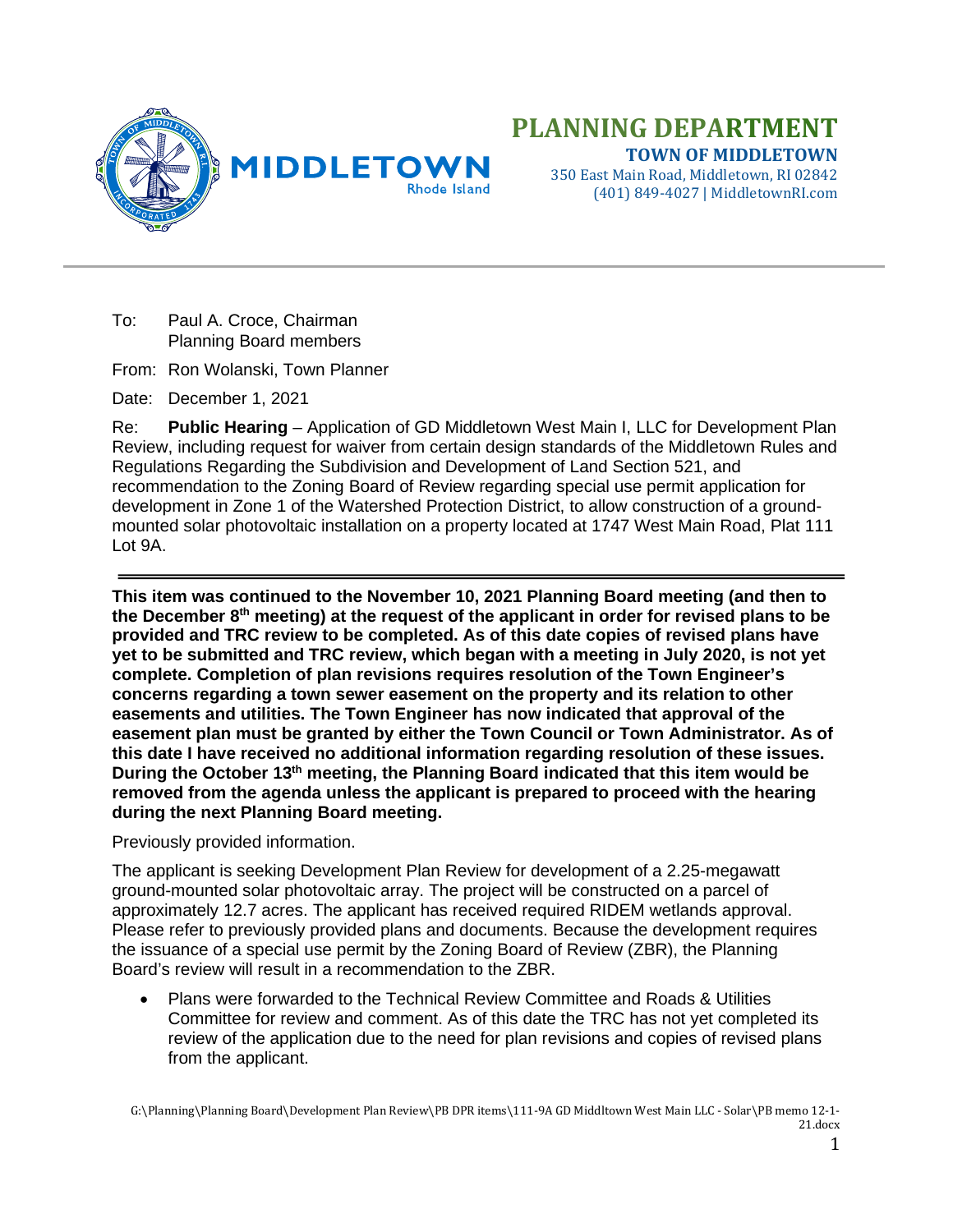• The landscaping plans have been provided to the Middletown Tree Commission for review and comment. Following its review, the Commission provided the following comments: "*The Tree Commission met with Kevin Morin and Hannah Morini and they presented some of the background of the project and the landscaping planned for the area. The Tree Commission supports the approach the group is taking to not remove plantings except invasives and add several species of deciduous and evergreen trees and other native plantings, including the planting of wild flowers among the panel installations. The only concern we had is the use of mountain laurel which traditionally does not do well on the island. We appreciate the care they are taking to consider the needs of the abutters and they are seeking their input. We hope they will continue to work with them as they move forward. We have no other concerns with the project."*

## **Zone 1 WPD**

Note that the project is located partially within Zone 1 of the Watershed Protection district due to the presence of hydric soils (Stissing). The project is located in the Bailey Brook watershed. The following development design standards are required for all developed within the Watershed Protection District per Zoning Ordinance Section 1108:

- 1. Surface water runoff shall, to the degree feasible, be directed towards areas covered with vegetation for surface infiltration; and
- 2. Where the premises are partially outside of the WPD, site design shall, to the degree feasible, locate such potential pollution sources as Individual Sewage Disposal Systems outside of the District; and
- 3. Surface water runoff shall be directed, to the degree feasible, towards the lesser restricted district where the premises is located within two (2) or more districts.

If the Board chooses to move forward with providing a positive recommendation, based on my review of the application materials and the requirements of Article 11, the board should consider the following conditions of approval:

- 1. The builder is required to comply with the provisions of the town's storm water management ordinance (Chapter 153), and construction site runoff and erosion control (Chapter 151). The use of pervious paving and other methods to promote infiltration of storm runoff should be considered as means of meeting the requirements of Chapter 153.
- 2. The use of lawn chemicals, fertilizers, and other chemicals with the potential to adversely impact ground and surface water quality shall be prohibited within Watershed Protection District, Zone 1.

## **Waiver Requests:**

Waivers may be considered in accordance with section 908 of the subdivision regulations where; the literal enforcement of one or more provisions of the regulations is impracticable and will exact undue hardship; because of the peculiar conditions pertaining to the land in question; or where such waiver and/or modification is in the best interest of good planning practice and/or design, as evidenced by consistency with the municipality's comprehensive plan and Zoning Ordinance. To proceed, the application would require the following waivers from Article 5 Section 521 for commercial development design:

- 1) 521.1.C. The project is proposed to be serviced by overhead utility lines, where underground service is required.
- 2) 521.3- D.2 Required opaque screening along the abutting residential property boundary not provided.

G:\Planning\Planning Board\Development Plan Review\PB DPR items\111-9A GD Middltown West Main LLC - Solar\PB memo 12-1- 21.docx